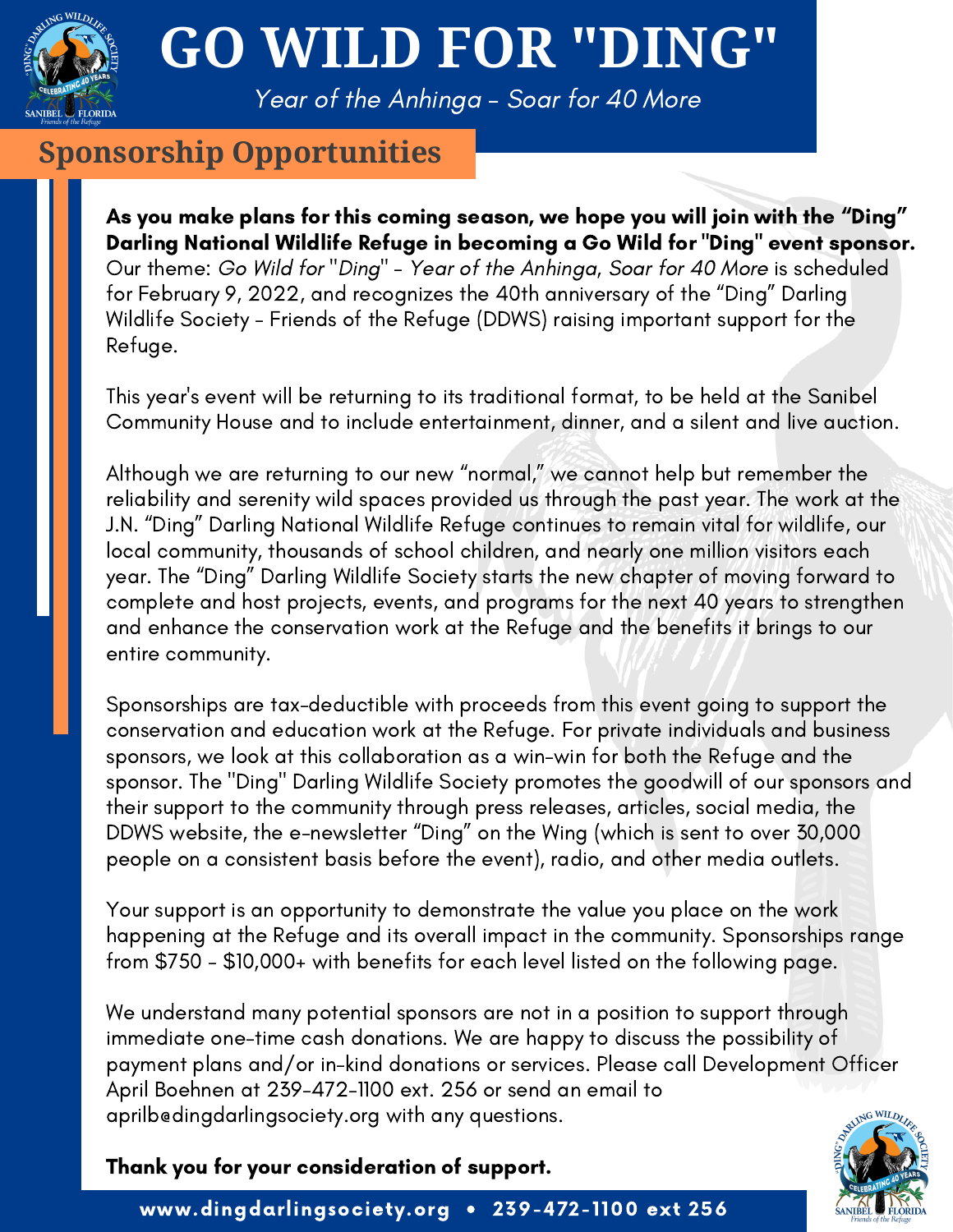

# **GO WILD FOR "DING"**

Year of the Anhinga - Soar for 40 More

### **Sponsorship Levels**

|                                                                              | <b>Call of the Wild</b><br>$$10,000+$<br>in-kind or cash) | Champion<br>(\$5,000<br>in-kind or cash) | Guardian<br>$(S2,500 \text{ cash})$ | <b>Protector</b><br>(\$1,500 cash) | <b>Defender</b><br>(\$750 cash) |
|------------------------------------------------------------------------------|-----------------------------------------------------------|------------------------------------------|-------------------------------------|------------------------------------|---------------------------------|
| Number of complimentary tickets<br>to Go Wild event                          | 8                                                         | 6                                        | 4                                   | $\overline{2}$                     |                                 |
| Recognition in DDWS'<br>"Ding" on the Wing e-newsletter<br>(30,000+ readers) |                                                           |                                          |                                     |                                    |                                 |
| Recognition during the live event                                            |                                                           |                                          |                                     |                                    |                                 |
| Logo/Name linked on<br>www.dingdarlingsociety.org                            |                                                           |                                          |                                     |                                    |                                 |
| Mention in DDWS newsletter                                                   |                                                           |                                          |                                     |                                    |                                 |
| Recognition in event signage &<br>materials                                  |                                                           |                                          |                                     |                                    |                                 |
| Listing in sponsor thank-you<br>newspaper ad                                 |                                                           |                                          |                                     |                                    |                                 |
| Logo post & link on DDWS<br>Facebook page                                    |                                                           |                                          |                                     |                                    |                                 |
| Listing in all event press releases                                          |                                                           |                                          |                                     |                                    |                                 |
| Individual press release<br>announcing sponsorship                           |                                                           |                                          |                                     |                                    |                                 |
| <b>Special Commemorative Gift</b>                                            |                                                           |                                          |                                     |                                    |                                 |